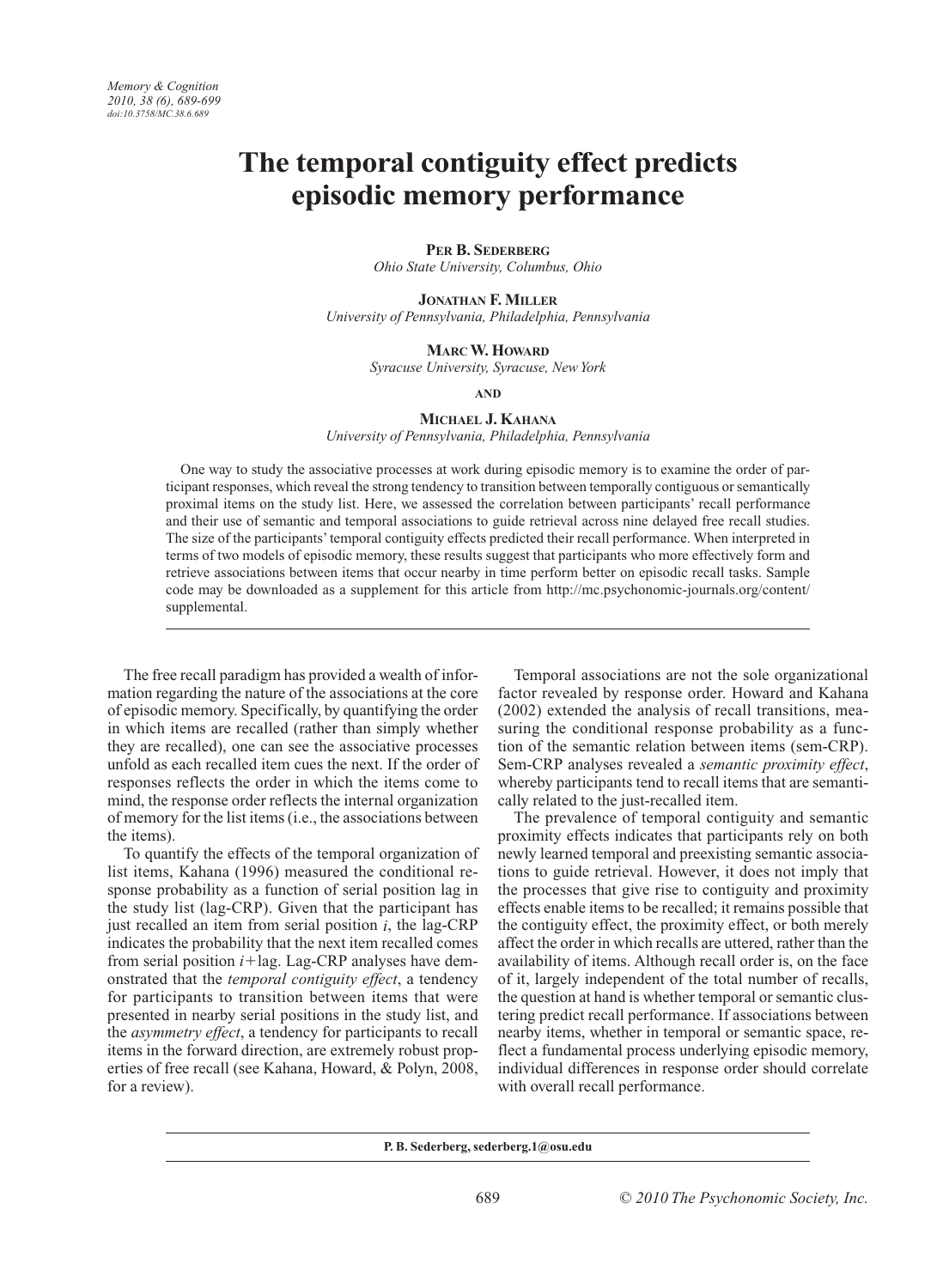Here, we examine the covariation between individual differences in probability of recall and temporal contiguity and semantic proximity effects. Previous work that examined contiguity and proximity effects across conditions in which the probability of recall varied has shown a complex pattern of results. Consider the finding that is observed in multitrial free recall. When a randomly assembled list is presented in the same order for multiple recall trials, recall probability goes up with each subsequent trial. Howard, Addis, Jing, and Kahana (2007) showed that across trials, the temporal contiguity effect was enhanced, whereas the semantic proximity effect did not change. In this case, the contiguity effect covaried with recall probability across conditions, whereas the semantic proximity effect did not. In contrast, consider the relation between contiguity and proximity effects in continual-distractor free recall, in which a distractor interval follows every item in the list. Experiment 2 of Howard and Kahana (1999) included four conditions in which the duration of the distractor at the end of the list was held fixed but the duration of the distractor between items varied from 0 sec (delayed free recall) to 16 sec (the same as the duration of the end-oflist distractor). As the length of the distractor between items was increased across conditions, the probability of recall decreased, yet the temporal contiguity effect did not change (Howard & Kahana, 1999). In contrast, the semantic proximity effect decreased as the length of the distractor interval between conditions was increased (Howard & Kahana, 2002). In this case, the semantic proximity effect covaried with recall probability across conditions, whereas the temporal contiguity effect did not. One may also expect a correlation between semantic proximity effects and probability of recall on the basis of work in which recall of categorized lists was compared with that of uncategorized lists (Bousfield, 1953; Brown, Conover, Flores, & Goodman, 1991; Pollio, Richards, & Lucas, 1969). At the extreme, in which lists are drawn from a single category, participants recalled more items from the study list but suffered memory impairments for the order in which the items were presented (Greene & Crowder, 1984), suggesting that temporal contiguity effects may trade off with semantic effects under these circumstances.

In order to address the relation between variability in temporal and semantic proximity effects and successful episodic recall, we conducted a meta-analysis across nine delayed free recall studies. In the following sections, we first quantify the temporal contiguity and semantic proximity effects exhibited by the participants in these studies. We then relate the degree to which individual participants relied on temporal and semantic associations to drive responses to their overall recall performance. To provide an overview of our results, we find that the participants in these studies showed strong temporal contiguity and semantic proximity effects. The participants who exhibited a higher temporal contiguity effect recalled more items. Although individual differences in the semantic proximity effect did not significantly correlate with recall performance, this is likely because of the low reliability of the measure to quantify semantic transitions in individual participants in these data. In the Discussion section, we

relate these results to other findings and to theories of episodic recall.

## **Method**

#### **Experiment Details**

We combined results from nine delayed free recall studies for the analyses in this article.

## **Inclusion Criteria**

We required each study to pass a strict set of criteria for inclusion. First, we included only studies in which we had access to the individual responses for each trial so that we could then analyze the recall transitions.

Second, to ensure an equal comparison between temporal and semantic associations on recall performance, we included only delayed free recall conditions, which have been shown to have consistent and significant temporal contiguity and semantic proximity effects (Howard & Kahana, 1999, 2002). We excluded immediate free recall studies, because participants tend to exhibit an elevated temporal contiguity effect (i.e., a steep slope in the lag-CRP) that decreases with output position, likely because of the pronounced recency that simultaneously enhances temporal contiguity effects and decreases semantic proximity effects (Davelaar, Goshen-Gottstein, Ashkenazi, Haarmann, & Usher, 2005; Sederberg, Howard, & Kahana, 2008). Whereas the temporal contiguity effect is stable in continual-distractor free recall (Howard & Kahana, 1999), Howard and Kahana (2002) demonstrated that the effect of semantic proximity decreases when a distractor is inserted between study words, thus decreasing the likelihood that there would be any effect of semantic associations on recall performance. In addition to these issues with immediate and continual-distractor free recall, we wanted to avoid strong recency effects in general, which have been shown to introduce nonmonotonicity into the lag-CRP (Farrell & Lewandowsky, 2008; Howard, Sederberg, & Kahana, 2009).

Finally, we excluded any condition in which items had spaced repetitions within lists or that was performed by older participants, because we wanted to focus on normal recall that was unaffected by list manipulations or aging-related memory deficits. Although the words in the massed condition of Kahana and Howard (2005) and the items repeated across lists in the Zaromb et al. (2006) study were nominally repeated (see below), each unique word had an unambiguous serial position with respect to the current list, and in each article, typical lag-CRP functions for the repeated items were reported.

## **Methodological Details of the Included Experiments**

The remaining nine experiments included a total of 510 participants and varied on a number of methodological dimensions, such as list length, presentation rate, and distractor duration (see Table 1). Here, we summarize the method of each of the experiments that we included. For all of the experiments outlined below, the participants gave vocal responses that were digitally recorded and processed offline to specify exact response onset times.

**Howard and Kahana (1999), Experiment 1**. In single sessions, 60 participants performed both immediate and delayed free recall of 25 total lists. Three participants were excluded from the original study because of experimenter error, and only the delayed free recall lists were included in this study. The first two lists for each participant were treated as practice, whereas the remaining 23 lists were randomly selected to be either immediate or delayed free recall (i.e., the participants performed different numbers of delayed free recall lists, ranging from 4 to 16 total lists, giving rise to 641 total lists across participants). Each list was composed of 12 randomly selected nouns from the Toronto Word Pool (Friendly, Franklin, Hoffman, & Rubin, 1982). The words were presented visually for 1,000 msec each. While each word was on the screen, the participants were required to perform a semantic orienting task, judging whether each word was concrete or abstract by pressing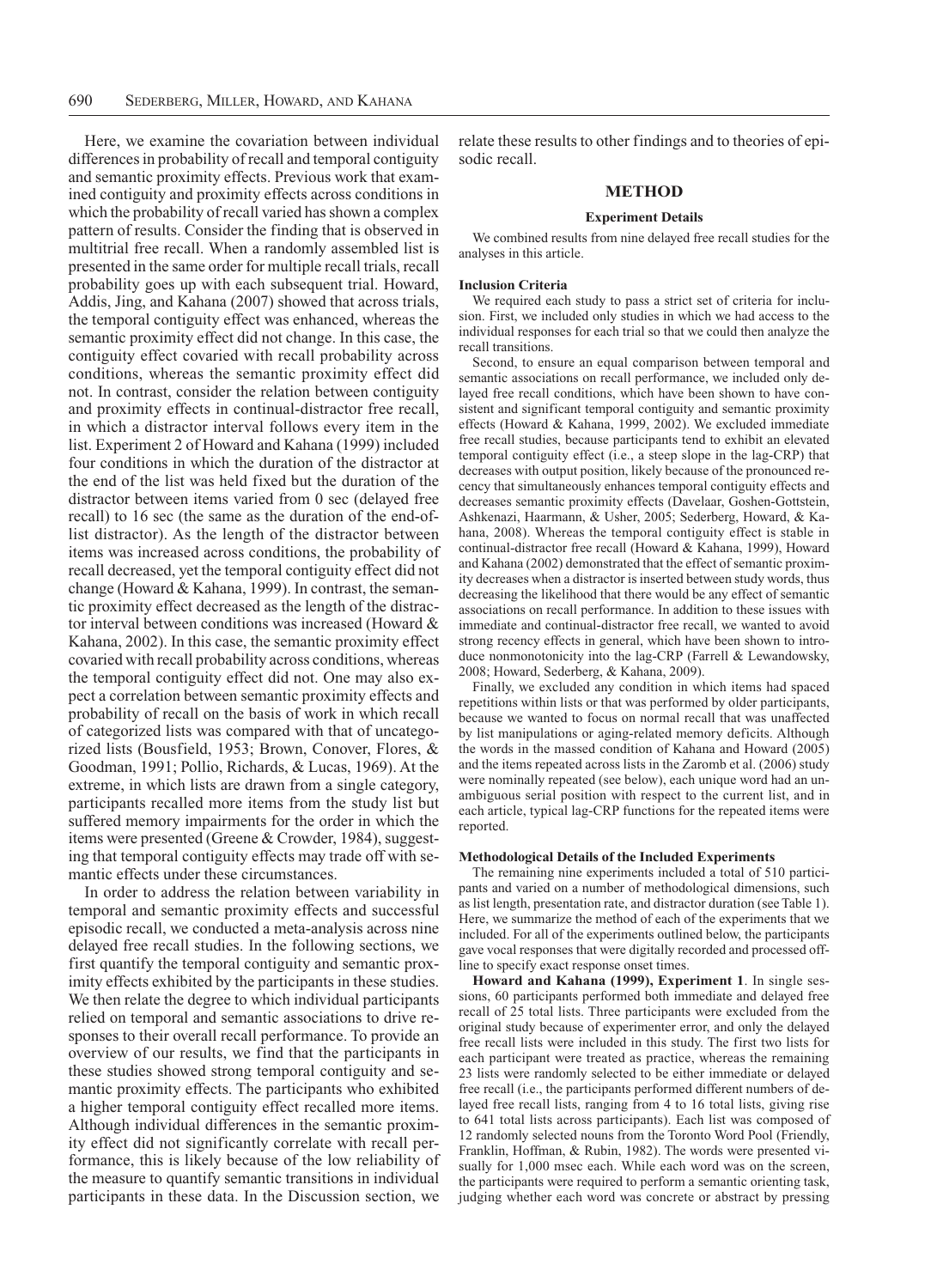| <b>Table 1</b><br><b>Details About Each Experiment</b>   |     |       |    |                  |     |                   |       |  |  |  |  |
|----------------------------------------------------------|-----|-------|----|------------------|-----|-------------------|-------|--|--|--|--|
|                                                          |     |       |    |                  |     |                   |       |  |  |  |  |
| Howard & Kahana (1999), Experiment 1                     | 60  | 641   | 12 | 1.000            | Yes | 10 <sub>sec</sub> | 480   |  |  |  |  |
| Howard & Kahana (1999), Experiment 2                     | 16  | 647   | 12 | 1.200            | Yes | $16 \text{ sec}$  | 480   |  |  |  |  |
| Kahana, Howard, Zaromb, & Wingfield (2002), Experiment 2 | 25  | 500   | 10 | 1.400            | No  | $16 \text{ sec}$  | 482   |  |  |  |  |
| Kahana & Howard (2005)                                   | 65  | 260   | 30 | $3 \times 1,500$ | No  | 15 correct        | 482   |  |  |  |  |
| Bridge $(2006)$                                          | 119 | 2.085 | 25 | 1.100            | Yes | $30 \text{ sec}$  | 482   |  |  |  |  |
| Sederberg et al. (2006)                                  | 35  | 1.680 | 15 | 1.600            | No  | 20 sec            | 308   |  |  |  |  |
| Zaromb et al. (2006), Experiment 1                       | 100 | 1.600 | 20 | 1.400            | No  | $16 \text{ sec}$  | 482   |  |  |  |  |
| Zaromb et al. (2006), Experiment 2                       | 63  | 882   | 20 | 1.400            | No  | $16 \text{ sec}$  | 455   |  |  |  |  |
| Sederberg, Miller, Barnathan, & Kahana (2010)            | 27  | 1.296 | 16 | 1.000            | No  | 20 sec            | 1,156 |  |  |  |  |

Note—Delayed free recall paradigms were employed in all of the experiments. In Kahana and Howard (2005), each item was presented three times in succession, effectively acting as a 4,500-msec presentation rate. The total number of participants and lists for each experiment may vary from those in the published articles. No. of Lists, number of lists that each participant studied; Orient, whether there was a required orienting task during study; Distractor Duration, duration of the math distractor, either in time or number of consecutive correct answers; Pool Size, size of the word pool from which the lists were drawn.

either the left or right control key. After the presentation of the last item, the participants performed *true*–*false* math problems of the form  $A + B + C = D$ , where A, B, and C were positive, single-digit integers, for 10 sec. The participants then recalled the words on the just-studied list in any order during a 45-sec recall period.

**Howard and Kahana (1999), Experiment 2**. Over the course of 10 sessions, 16 participants performed four variants of free recall: one delayed and three continual-distractor with varying durations of a distractor-filled interstimulus interval (ISI). Only the delayed free recall lists were included in the present study. Each list was composed of 12 nouns selected at random and without replacement from the Toronto Word Pool (Friendly et al., 1982). The words were presented visually for 1,200 msec each. While each word was on the screen, the participants were required to perform a semanticorienting task, judging whether each word was concrete or abstract by pressing either the left or the right control key. After the presentation of the last item, the participants performed *true*–*false* math problems of the form  $A + B + C = D$ , where A, B, and C were positive, single-digit integers, for 16 sec. The participants then recalled the words on the just-studied list in any order during a 60-sec recall period.

**Kahana, Howard, Zaromb, and Wingfield (2002), Experiment 2**. In single sessions, 25 older and 25 younger participants performed delayed free recall of 23 lists. Only the younger participants were included in the present study, and the first three lists were treated as practice and removed from the analysis. The 10 words in each list were presented visually for 1,400 msec, followed by a 100-msec ISI. After the presentation of the last item, the participants performed math problems of the form  $A + B + C = ?$ , where A, B, and C were positive, single-digit integers, for 16 sec before recalling the words on the juststudied list in any order during a 45-sec recall period.

**Kahana and Howard (2005)**. Sixty-five participants performed delayed free recall of word lists with either massed or spaced repetitions of the list items. Only the massed condition was included in the present study. The 30 words were presented auditorally at a rate of 1 every 1,500 msec, repeated three times in a row. For the purposes of the temporal contiguity analyses here, we redefined the serial position of each item as its position in the 30-item list of unique words presented. That is, if a list started with *absence*, *absence*, *absence*, *hollow*, *hollow*, *hollow* . . ., the word *absence* was assigned Serial Position 1, and the word *hollow* was assigned Serial Position 2. After the presentation of the last item, the participants performed math problems of the form  $A + B + C = ?$ , where *A*, *B*, and *C* were positive, single-digit integers, until they answered 15 problems correctly in a row. After completing the self-paced distractor task, which took on average 45 sec, the participants recalled the words on the juststudied list in any order during a 90-sec recall period.

**Bridge (2006)**. In single sessions, 119 participants performed free recall of 18 lists. Each list was made up of 25 nouns drawn randomly and without replacement from the Toronto Word Pool (Friendly et al., 1982). The words were presented visually for a maximum of 1,100 msec each, with a 200-msec ISI. During each word presentation, the participants were required to indicate whether the word was concrete or abstract by pressing either the left or the right control key within the 1,100-msec time limit. Once they had made their response, the ISI period was initiated. After the presentation of the last item, the participants performed math problems of the form  $A + B + C = ?$ , where A, B, and C were positive, single-digit integers, for 30 sec before recalling the words on the just-studied list in any order during a 60-sec recall period. Note that 57 trials (never more than 6 from any participant) were excluded because of a combination of mechanical failure and experimenter error.

**Sederberg et al. (2006)**. Across three separate testing sessions, 35 participants performed free recall of 48 lists. The lists were composed of 15 high-frequency nouns presented visually for 1,600 msec with an 800- to 1,200-msec blank ISI. After the presentation of the last item, the participants performed math problems of the form  $A + B + C = ?$ , where *A*, *B*, and *C* were positive, single-digit integers, for 20 sec before recalling the words on the just-studied list in any order during a 45-sec recall period.

**Zaromb et al. (2006), Experiment 1**. In single sessions, 100 participants performed free recall of 16 lists, each of which contained 20 common nouns drawn from the Toronto Word Pool (Friendly et al., 1982). The lists were designed such that the first 2 lists were each composed of 20 unique words. The remaining 14 lists each contained up to 4 items repeated from 1, 2, 4, or 8 lists back, randomly selected from within that list. The words were presented visually for 1,400 msec, followed by a 200-msec ISI. After the presentation of the last item, the participants performed math problems of the form  $A + B + C = ?$ , where *A*, *B*, and *C* were positive, single-digit integers, for 16 sec before recalling the words on the just-studied list in any order during a 90-sec recall period.

**Zaromb et al. (2006), Experiment 2**. In single sessions, 63 participants performed free recall of 14 lists, each of which contained 20 common nouns drawn from a modified version of the Toronto Word Pool (Friendly et al., 1982) that had words with negative connotations removed. The lists were designed such that the first 4 lists were each composed of 20 unique words. Of the remaining 10 lists, 3 contained all new items and 7 contained 6 items repeated from 1, 2, and 3 lists back. Specifically, the repeated items on the final 7 lists contained 2 items from 1 list back, 2 from 2 lists back, and 2 from 3 lists back, randomly selected from within those lists. Note that even though there were across-list repetitions, each word on a list received an unambiguous serial position. The words were presented visually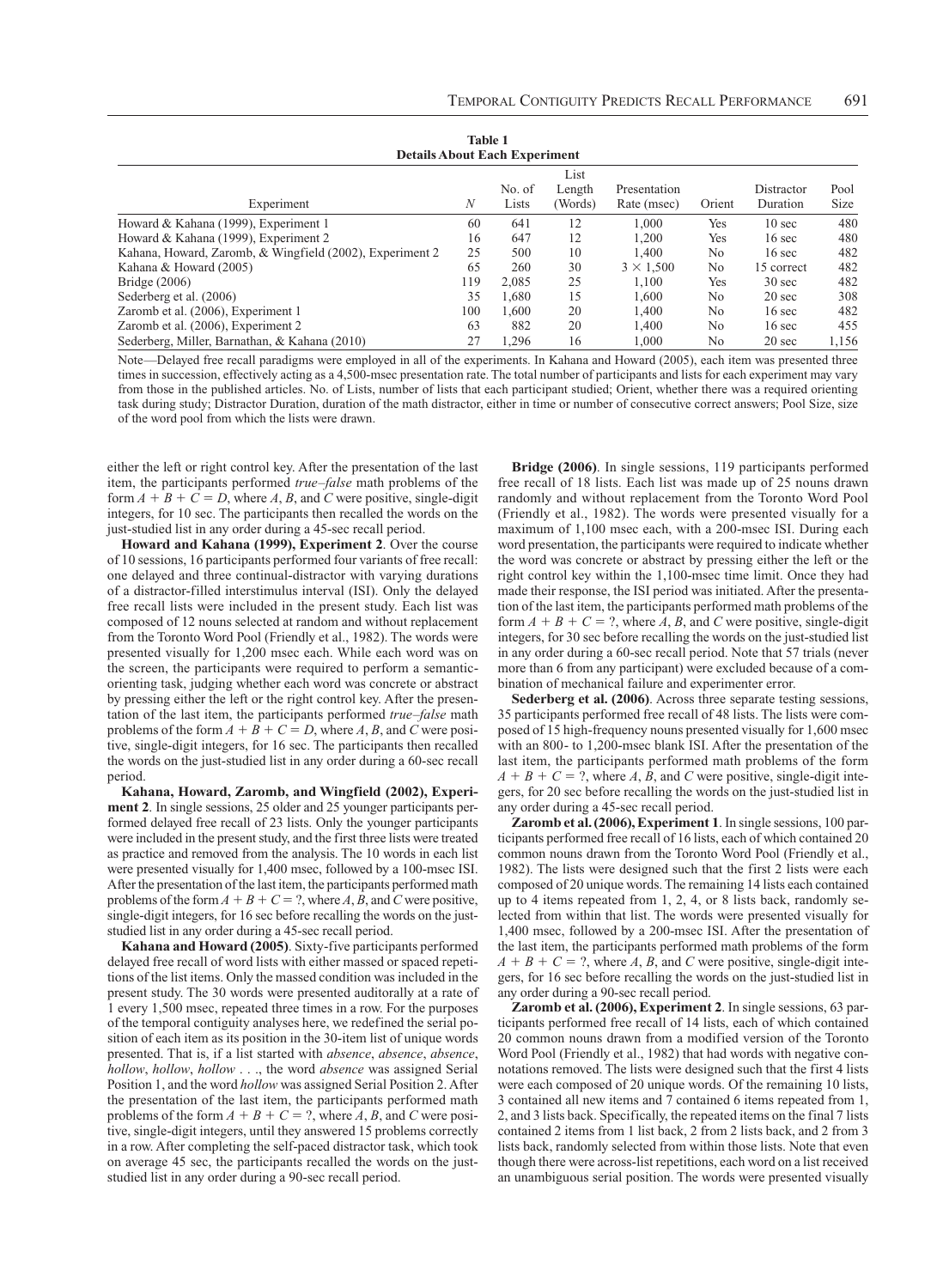for 1,400 msec, followed by a 200-msec ISI. After the presentation of the last item, the participants performed math problems of the form  $A + B + C = ?$ , where A, B, and C were positive, single-digit integers, for 16 sec before recalling the words on the just-studied list in any order during the 90-sec recall period.

**Sederberg, Miller, Barnathan, and Kahana (2010)**. In an unpublished experiment, across three separate testing sessions, 27 participants performed free recall of 48 total lists (16 per session). Each list was generated to ensure that words with varying degrees of semantic relatedness occurred at both adjacent and distant serial positions. Noun pairs from the word pool were divided into four groups of increasing semantic relatedness on the basis of the word association spaces norms (WAS; Steyvers, Shiffrin, & Nelson, 2004), a computational measure of semantic similarity derived from free-association norms (Nelson, McKinney, Gee, & Janczura, 1998). Two pairs of items from each of the four groups (i.e., 16 items per list) were selected without replacement for each list and arranged such that one pair occurred at adjacent serial positions and the other pair was separated by at least 2 other items. Each word was presented visually for 1,000 msec, with a 300- to 700-msec blank ISI. After the presentation of the last item, the participants performed math problems of the form  $A + B + C = ?$ , where *A*, *B*, and *C* were positive, single-digit integers, for 20 sec before recalling the words on the just-studied list in any order during the 45-sec recall period.

#### **Analysis Details**

The following sections provide the details of how we quantified temporal contiguity and semantic proximity effects and related them to the participants' recall performance.

## **Lag-CRP**

The conditional response probability as a function of serial position lag (lag-CRP) was calculated according to the method introduced in Kahana (1996). For each participant, we initialized a set of numerators and denominators to 0, one for each possible transition lag. For example, if the list length was 12, there were 22 possible transition lags, from  $-11$  to 11, excluding the lag of 0 because we do not count transitions to the same word in the list. Then, for each list, we stepped through each recall transition, incrementing the numerator value matching the actual serial position lag of that transition and incrementing the denominators matching the set of all possible recall transitions. Transitions to and from intrusions and repetitions of already-recalled words were ignored. After incrementing the numerators and denominators for all of a participant's lists, the lag-CRP for that participant was simply the numerator divided by the denominator for each possible lag.

#### **Sem-CRP**

The conditional response probability as a function of semantic relatedness (sem-CRP) was calculated using a modification of the method outlined in Howard and Kahana (2002). First, we determined semantic relatedness values, provided by the latent semantic analysis norms (LSA; Landauer & Dumais, 1997), for each pair of words in the word pool. As with the lag-CRP analysis, we began by initializing a set of numerator and denominator bins for possible transitions. Instead of using 100 equal-sized bins, to remove the possibility that two or more possible transitions came from the same bin of semantic similarity values, we treated each similarity value as a separate bin. Then, for every transition in each list, the numerator bin corresponding to a word pair was incremented if, as in Howard and Kahana (2002), the word both was in the current list and had not already been recalled. Similarly, the denominator bins were incremented for each possible transition to a nonrecalled word on the list. We discarded transitions between words where the LSA values were unknown. After processing every list in this fashion, we divided the numerators by the denominators for each bin, giving rise to the conditional response probability for each value of semantic relatedness.

For plotting and regression purposes, the probability values were reduced to 10 bins by taking the weighted sum of the values in each bin. Because there are more word pairs with low semantic relatedness values, we linearly increased the size of the bins such that the range of semantic relatedness values covered by the highest bin was four times that covered by the lowest bin. This has the effect of more evenly distributing the data that gives rise to each point on the abscissa. To calculate the weighted sum, we first calculated the weight that each denominator value contributed to the total in the new, larger bin by dividing each denominator value in the bin by the sum of all of the denominator values in the bin. We then multiplied these weights by the probability values previously calculated for each value of semantic similarity and summed over these weighted probabilities to get the final bin value.

# **Temporal and Semantic Factors**

Unlike the traditional conditional response probability analyses described above, which provide a measure of temporal contiguity or semantic proximity based on many recall transitions, the temporal and semantic factor analyses provide a nonparametric measure of temporal contiguity or semantic proximity for each recall transition, relative to the possible recall transitions available at any given time. For each transition, we ranked all possible transitions in order of the negative absolute value of serial position lag (for the temporal factor) and in order of semantic relatedness (for the semantic factor). If there is a tie, the mean rank of the ties is shared among all members of the tie (e.g., the ranks of the item transition lags [1, 2, 2, 3] would be [1, 2.5, 2.5, 4]). To determine the temporal and semantic factors for that transition, we determined where the rank of the actual transition fell in the distribution of other ranks by means of the following equation:  $(R - 1)/(N - 1)$ , where *R* is the rank of the actual transition and *N* is the number of possible transitions. Consequently, each transition received a number between 0.0 and 1.0, where factors greater than 0.5 indicate that the participant selected a related word and factors less than 0.5 indicate that the participant selected an unrelated word, relative to all possible valid transitions at that time. As with the conditional response probability analyses, we ignored any transition to or from an incorrect or repeated word.<sup>1</sup>

#### **Reliability Analysis**

To test the reliability of the temporal and semantic factor calculations for individual participants, we performed a split-half reliability analysis on the data. First, for each participant, we randomly split their recall lists into two sets. If a participant had an odd number of lists, we randomly selected which set the remaining list would join. We then averaged all of the temporal or semantic factor values within each of the two sets for each participant, leaving us with two mean factor values for each participant, one for each half of their data. Finally, we correlated the mean factor values for each half of the data across participants with a Pearson's correlation and corrected the resulting  $\rho$  values with the Spearman–Brown prediction formula  $(2\rho/[1 + \rho])$  to determine the reliability of doubling the length of the split-half data. We repeated this randomized split-half procedure 2,000 times to determine a stable distribution of reliability scores. Reliability scores near 0 imply that the measure is not stable and can be the source of null results.

## **Regressions**

We performed standard least-squares regressions to determine the correlation between the participants' percent recall and their mean temporal and semantic factors. In order to account for methodological differences between experiments, we normalized the percent recall for each participant in an experiment by first subtracting the mean percent recall across all of the participants for the specific experiment and then adding back the mean percent recall across all of the experiments. This measure of percent recall is used in every across-experiments analysis.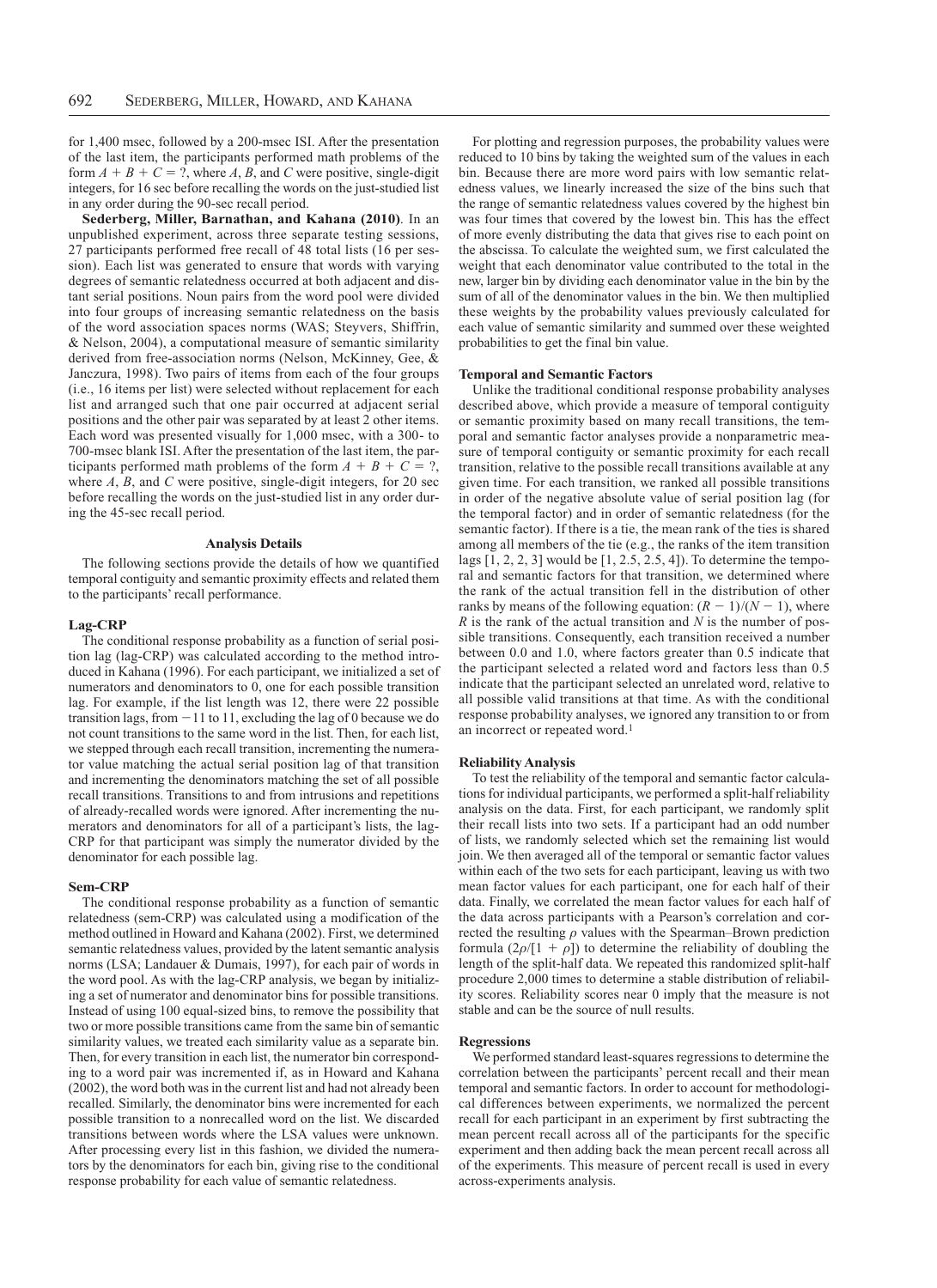

**Figure 1. Temporal contiguity effect. Conditional response probability (left) and latency (right) as a function of serial position lag. Error bars represent 95% confidence intervals calculated across all of the participants.**

#### **Permutation Test**

To ensure that differences in temporal factor values did not arise from increases in recall of only one part of the list (as would be the case if a participant exhibited a high level of primacy or recency), we compared our results with a null distribution of temporal and semantic factors for each participant generated with a permutation test.

We shuffled the order of responses within and between each participant's lists 200 times, producing 200 sets of temporal factor values for each transition. In the first stage of shuffling the data, we looped through each recall (as identified by its serial position in the study list) and randomly swapped it with the serial position of a recalled item in another list, making sure that neither item's recalled serial position already existed in the other list. This swapping procedure ensured that the total number of recalls of each serial position remained constant for each participant, yet the specific items recalled on each list were shuffled. After randomly swapping items between lists, we then shuffled the order of responses within each list to further ensure that the null distribution of recall transitions was what would be expected by chance.

We then applied the same analysis to the null distribution as we did to our actual data. For example, to assess whether the slope of the probability of recall as a function of temporal factor value was significant, we generated 200 slopes, one for each permutation of our null distribution, and then compared the null distribution of slopes with the actual slope. If the actual slope was greater than all of the slopes in the null distribution, this would be analogous to a *p* value of less than 1/200, or .005.

# **Results**

## **Temporal and Semantic Relatedness Drives Recall**

Our first goal was to quantify the overall contiguity and proximity effects exhibited by the participants in the selected studies. Figure 1 reveals a robust temporal contiguity effect, both in recall probability (left panel) and in recall latency (right panel). The participants were more likely to transition to items studied at serial positions near that of the just-recalled item. In addition, transitions to

nearby items were significantly faster than those to items from distant serial positions.

The participants also demonstrated a significant semantic proximity effect. As is shown in Figure 2, the participants exhibited an increased probability of transitioning to items that were semantically related, as measured by LSA (Landauer & Dumais, 1997), to the just-recalled item (left panel). Along with the increase in recall probability, transitions to semantically related items were also faster than to less-related items (Figure 2, right panel). The semantic proximity effect is evident even at low LSA similarity values (below 0.3), where semantic relatedness is difficult to perceive by simple examination of word pairs (e.g., *number* and *journal* have an LSA similarity of 0.11, whereas *pony* and *forehead* have an LSA similarity of 0.21).

Although traditional conditional response probability measures are well suited for across-subjects analyses, we needed a measure of the temporal contiguity and semantic proximity effects for individual participants.2 To this end, we employed a nonparametric measure of conditional response probability based on a ranking of the temporal contiguity and semantic proximity of each transition with respect to all possible transitions at that time (Polyn, Norman, & Kahana, 2009). The measures, called *temporal* and *semantic factors*, assign a value between 0 and 1 to each recall transition, taking into account all possible transitions to nonrecalled words (i.e., all of the unrecalled words at that time). A factor of 1 indicates that the participant transitioned to the most temporally or semantically proximal item, whereas a factor of 0 indicates that the participant transitioned to the least temporally or semantically proximal item (see the Method section). We could then average the factors across participant responses and test whether the distributions of temporal and semantic factors were different from 0.5, the value one would expect if there was no temporal contiguity or semantic proximity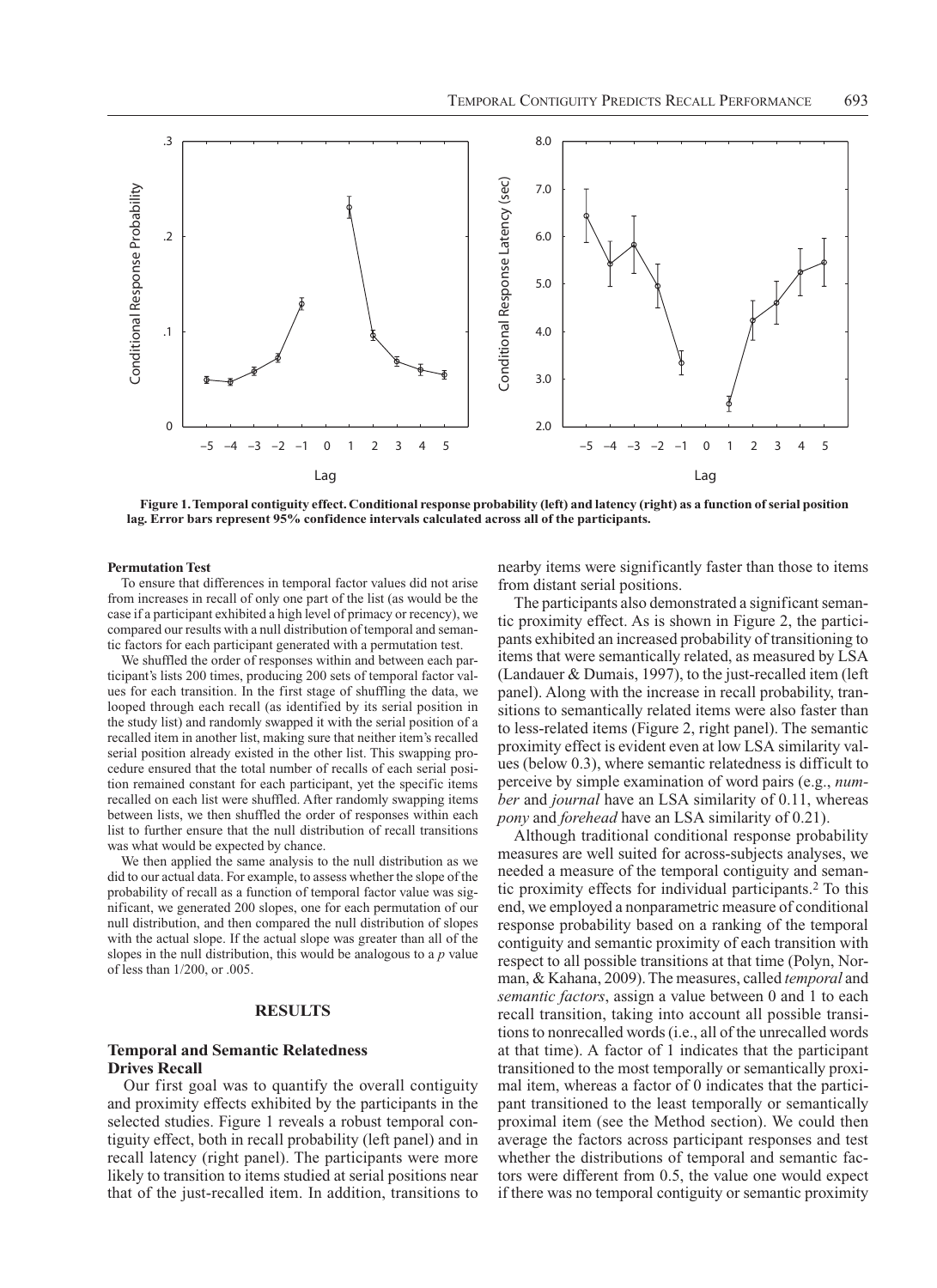

**Figure 2. Semantic proximity effect. Conditional response probability (left) and latency (right) as a function of semantic relatedness calculated with the LSA measure of semantic relatedness between words. Error bars represent 95% confidence intervals calculated across all participants.**

effect in either direction (i.e., what one would expect by chance).

As with the traditional conditional response probability analyses, the temporal and semantic factors indicated that the participants relied on both temporal and semantic information to drive their responses. The mean temporal factor across all participants was .614 [*t* test comparing the temporal factors to .5,  $t(509) = 31.2, p < .0001$ , whereas the mean semantic factor was .541  $[t(509) = 16.7, p <$ .0001].3 Although the participants relied on both temporal and semantic associations to guide recall, there was no significant correlation between temporal and semantic factors across participants (Pearson's  $r = .010$ ,  $p > .25$ ).

The temporal and semantic factors were calculated on the basis of individual recall transitions and were, therefore, independent of the total number of participant responses per list. However, contiguity effects are not immune to influence from changes in the level of recall due to primacy and recency effects. The participants tended to cluster together items in these areas, and, consequently, it is possible that the temporal factor, in particular, would be inflated because of the participants' recalling more items from the primacy and recency portions of the list.

To address this potential confound, we performed a permutation analysis whereby we shuffled participant responses both within and between lists, while ensuring that their resulting serial position curve remained unchanged (see the Method section). The null distribution of temporal factors calculated from the shuffled responses had a mean of .49 and all 200 shuffles were less than our actual temporal factor of .614. As such, the participants still exhibited significant clustering on the basis of temporal contiguity even when accounting for primacy and recency effects  $(p < .005,$  given the number of permutations). As with the temporal factors, the mean semantic factor across participants was significantly greater than all of the semantic factors in the null distribution, which had a mean of .50, verifying that the participants significantly clustered recalls by semantic relatedness ( $p < .005$ ).

# **The Semantic and Temporal Factors and Recall Performance**

Having demonstrated that participants performing a free recall task rely on both temporal and semantic associations to drive their responses, we sought to determine whether individual differences in the degree to which participants relied on semantic and episodic associations related to overall recall performance.

Given that the studies included in this meta-analysis varied on several methodological dimensions (see Table 1), such as list length, presentation rate, and distractor duration, the mean recall probability varied across studies. To ensure that this variability did not corrupt our analysis, we normalized each participant's recall probability by subtracting the within-study mean and adding back in the grand across-studies mean. Thus, all recall probability values reported in the present figures and tables are normalized probabilities of recall.

To test for a correlation between the participants' tendencies to transition to items from nearby serial positions and their recall performance, we plotted the mean proportion of items recalled as a function of mean temporal factors. The left panel of Figure 3 reveals the positive correlation between temporal factor and recall performance. The regression across participants partitioned into deciles was highly significant (standardized  $\beta = .88$ ,  $p < .001$ ; see Table 2 for the regression results for each experiment without the participants grouped into deciles).

As with the temporal factor calculations above, it is possible that the preceding analyses were biased by re-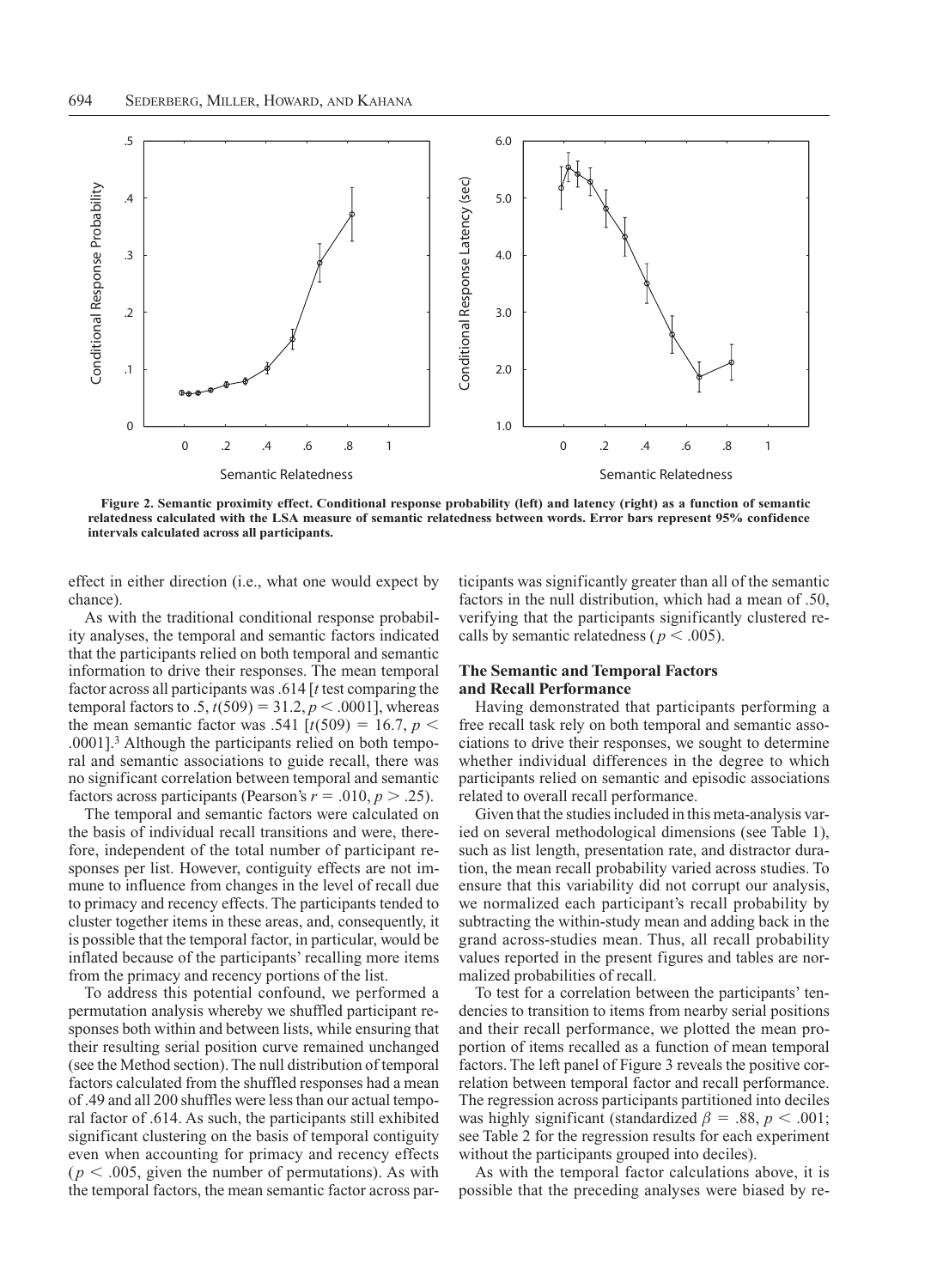

**Figure 3. The temporal and semantic factors and recall performance. Normalized probability of recall as a function of the temporal factor (left) and the semantic factor (right). Each data point represents one decile of the total participants. Error bars represent 95% confidence intervals calculated across all participants in each decile. The line represents the regression fit to the data points.**

cency or primacy effects in the data. This could give rise to artificial increases in the temporal factor due to the participants' clustering items presented in the recency or primacy portions of the study list. This potential confound is especially relevant to the present analysis, because participants who exhibit increased recall performance as a result of an increase in primacy may also exhibit an artificial increase in temporal contiguity, as measured by the temporal factor.4 Consequently, we performed the same regression analysis for all members of the null distribution, calculated via the permutation procedure. Although the standardized  $\beta$  values were greater than 0 for the null distribution ( $M = .20$ , *SEM* = .01), the  $\beta$  for the actual data was greater than all values in the null distribution, indicating that there was a significant effect of the temporal factor on recall performance ( $p < .005$ ).

In the right panel of Figure 3, the same correlation analysis is plotted with the semantic factors for each participant. The regression fit reveals a negative trend across deciles, but it was not significant (standardized  $\beta = -1.19$ ,  $p > .25$ ), suggesting that the degree to which the participants clustered recalls on the basis of semantic relatedness between items did not predict overall recall performance. It is possible, however, that this null result was due to the unreliability of the semantic factor calculation for individual participants in the included studies. We performed a split-half reliability analysis (see the Method section) on the mean semantic factors for each participant and found that the semantic factor values had low reliability (Spearman–Brown  $\rho = .08$ ). The low semantic factor reliability is likely due to two main factors: As mentioned earlier, with the exception of one study that specifically

| <b>Table 2</b>                                                         |
|------------------------------------------------------------------------|
| <b>Regression and Reliability Analysis Results for Each Experiment</b> |

|                                                          |                  | <b>Temporal Factor</b> | Semantic Factor |             |  |
|----------------------------------------------------------|------------------|------------------------|-----------------|-------------|--|
| Study                                                    |                  | Reliability            |                 | Reliability |  |
| Howard & Kahana (1999), Experiment 1                     | .17              | .28                    | $-.21$          | .00         |  |
| Howard & Kahana (1999), Experiment 2                     | $.56*$           | .66                    | .06             | .00         |  |
| Kahana, Howard, Zaromb, & Wingfield (2002), Experiment 2 | .39 <sup>†</sup> | .41                    | .05             | .23         |  |
| Kahana & Howard (2005)                                   | $.50**$          | .49                    | .03             | .00.        |  |
| Bridge $(2006)$                                          | .08              | .44                    | .05             | .00         |  |
| Sederberg et al. (2006)                                  | .29              | .90                    | $-.01$          | .00         |  |
| Zaromb et al. (2006), Experiment 1                       | $.23*$           | .61                    | $-.04$          | .12         |  |
| Zaromb et al. (2006), Experiment 2                       | $.25^{\dagger}$  | .41                    | $-.04$          | .23         |  |
| Sederberg, Miller, Barnathan, & Kahana (2010)            | .42 <sup>†</sup> | .86                    | .12             | .56         |  |
| Total                                                    | $.26***$         | .52                    | $-.05$          | .08         |  |

Note—The reliability of participants' recall performance across all studies was .95. All standard errors on the reliability values were at least one order of magnitude smaller than the least significant digit reported.  $\hbar$  1  $\leq$  $p < .05.$   $\text{*} .01 < p < .05.$   $\text{*} \text{*} p < .01.$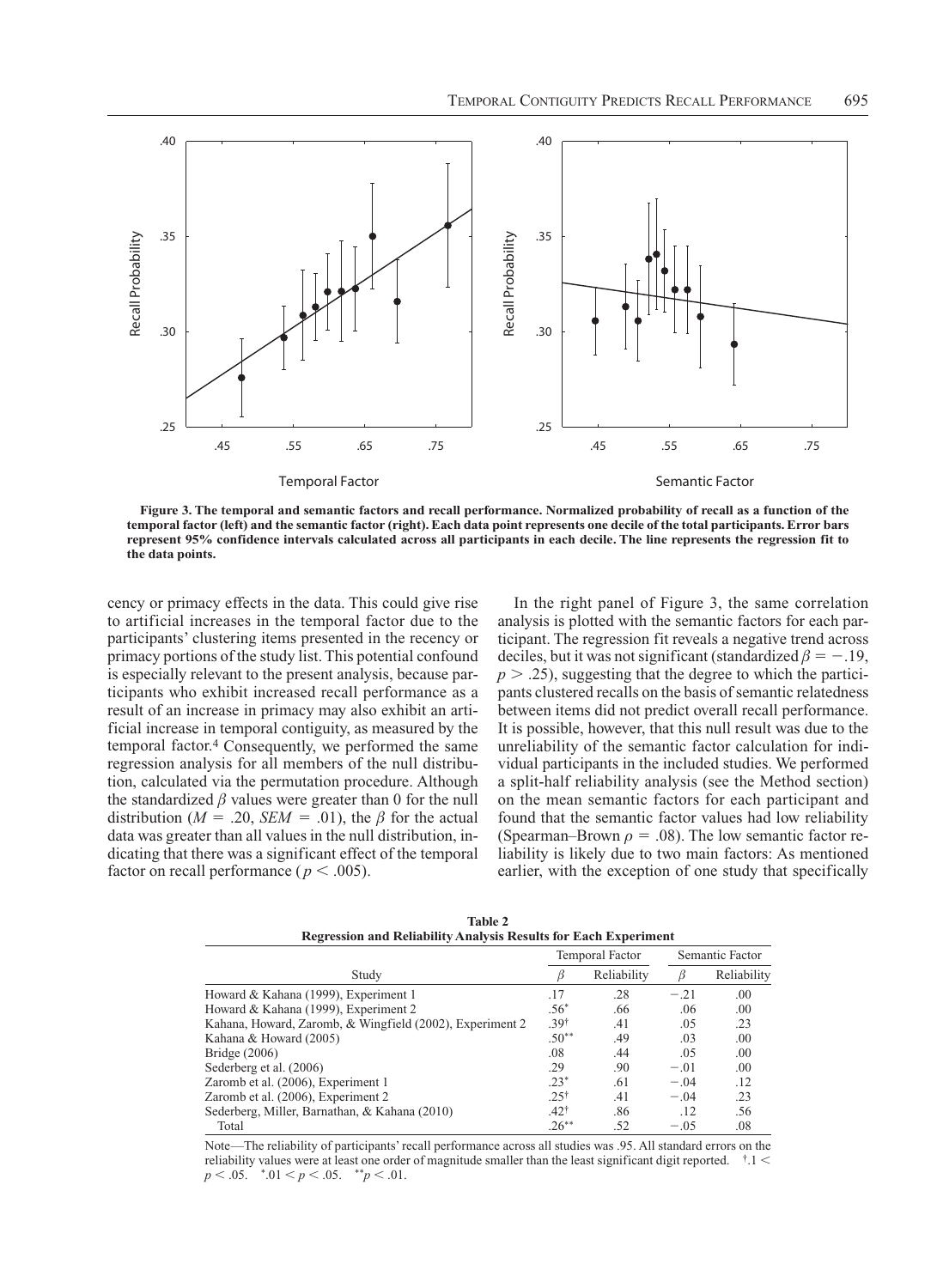varied the number of semantically related items on each list, the lists that we included in the present analysis rarely contained semantically related words, a problem that was magnified in some participants, who had relatively few lists that met the inclusion criteria. In support of this conclusion, the Sederberg et al. (2010) study, which had semantically related words on each list and 48 lists per participant, exhibited much more reliable semantic factor values (Spearman–Brown  $\rho = .56$ , which is on par with the mean reliability of the temporal factor values across all participants: Spearman–Brown  $\rho = .52$ ).

The regression analyses performed for Figure 3 included individuals from all of the experiments, partitioned into deciles. We also performed a similar regression analysis across participants for each experiment independently (see Table 2). Although not all of the experiments demonstrated a significant positive correlation between temporal factor value and recall performance, they each exhibited positive  $\beta$  coefficients for the temporal factor predicting recall, which explains why the aggregated data exhibited such a strong effect. It is also clear from Table 2 that our finding of a robust correlation of probability of recall with the magnitude of the temporal factor does not depend on any individual study. Removing any individual study from the regression across participants split into deciles retained the highly significant positive correlation between recall performance and temporal factor value (least significant result: standardized  $\beta = .82, p < .003$ ).

## **Discussion**

Through a reanalysis of individual trial data from nine delayed free recall conditions, we have attempted to uncover the relation between temporal contiguity and semantic proximity (as measured by response order) and overall recall performance. By means of a recently developed method of quantifying temporal and semantic proximity effects, we found that participants who made recall transitions between words that were studied in nearby list positions also recalled more words. In contrast to this robust correlation between the temporal contiguity effect and probability of recall, increases in the semantic factor did not give rise to significant increases in participants' recall performance. These results suggest that retrieving information on the basis of associations formed between items that occurred in temporal proximity is a fundamental process underlying episodic memory performance. If it could be taken at face value, the distinction between the effects of the temporal and semantic factors on recall would be of great theoretical interest. However, there are some empirical caveats that must be considered before discussing the theoretical implications of what such a result would be.

#### **Empirical Caveats**

The split-half reliability analysis revealed that the semantic factor is less stable than the temporal factor, which argues against placing much import on the differences between the temporal and semantic factors in predicting recall performance. Here, we explore the possible sources

of the low semantic factor reliability and what conclusions we can draw from the null semantic factor results, given this low reliability.

In addition to the possible sources of low semantic factor reliability outlined in the results—that the lists included in the present study rarely contained semantically related words and that some participants had relatively few lists that met the inclusion criteria—we cannot rule out the possibility that the low semantic factor reliability relative to the temporal factor could reflect weaker sensitivity of our semantic measures. Whereas temporal factors are precisely measured by means of serial position lag between nonrecalled words, our estimate of semantic proximity between possible recalls relied on LSA.5 LSA, as well as other standard measures of semantic relatedness such as WAS (Steyvers et al., 2004), cannot account for individual differences in semantic relations between words. If interindividual variability in semantic relationships affects recall transitions, all of the standard measures would be blind to this effect. In addition, the distribution of semantic proximity values between possible recalls is roughly ex-Gaussian (Howard & Kahana, 2002). Whereas the distribution of temporal contiguity values because of serial position lag is consistent from list to list (and, to a large extent, from recall to recall), the semantic factor calculation is subject to additional variability caused by the distribution of semantic values available from list to list and from recall to recall.

In all but one of the studies analyzed here, lists were chosen randomly with respect to the semantic relationships between the items. The Sederberg et al. (2010) study included semantically related words from each quartile of the WAS distribution on each list and presented each participant with 48 lists. This study exhibited a much more reliable semantic factor value (Spearman–Brown  $\rho = .56$ ) than the other studies. Nonetheless, the regression  $\beta$  for the semantic factor predicting recall did not approach significance ( $p > .25$ ). Although it is clear that more data from subsequent studies will be needed to verify the null relation between the semantic factor and recall performance, the results of the Sederberg et al. (2010) study suggest two conclusions: first, that the lack of reliability of the semantic measure is largely due to the variability in list composition, and second, that even when this variability is controlled, there is still not positive evidence for a relationship between the effect of semantic transitions on recall performance.

## **Implications for Models of Free Recall**

In retrospect, the failure to observe a relationship between the semantic factor and recall probability, to the extent to which one can take that null result at face value, makes sense. The challenge of free recall is to selectively target the list items as distinct from the rest of the items in memory. Whereas relying on interitem associations formed during encoding helps to focus recall on the list context, relying on preexisting semantic associations could also lead to recalls from outside the target list, interfering with correct recalls.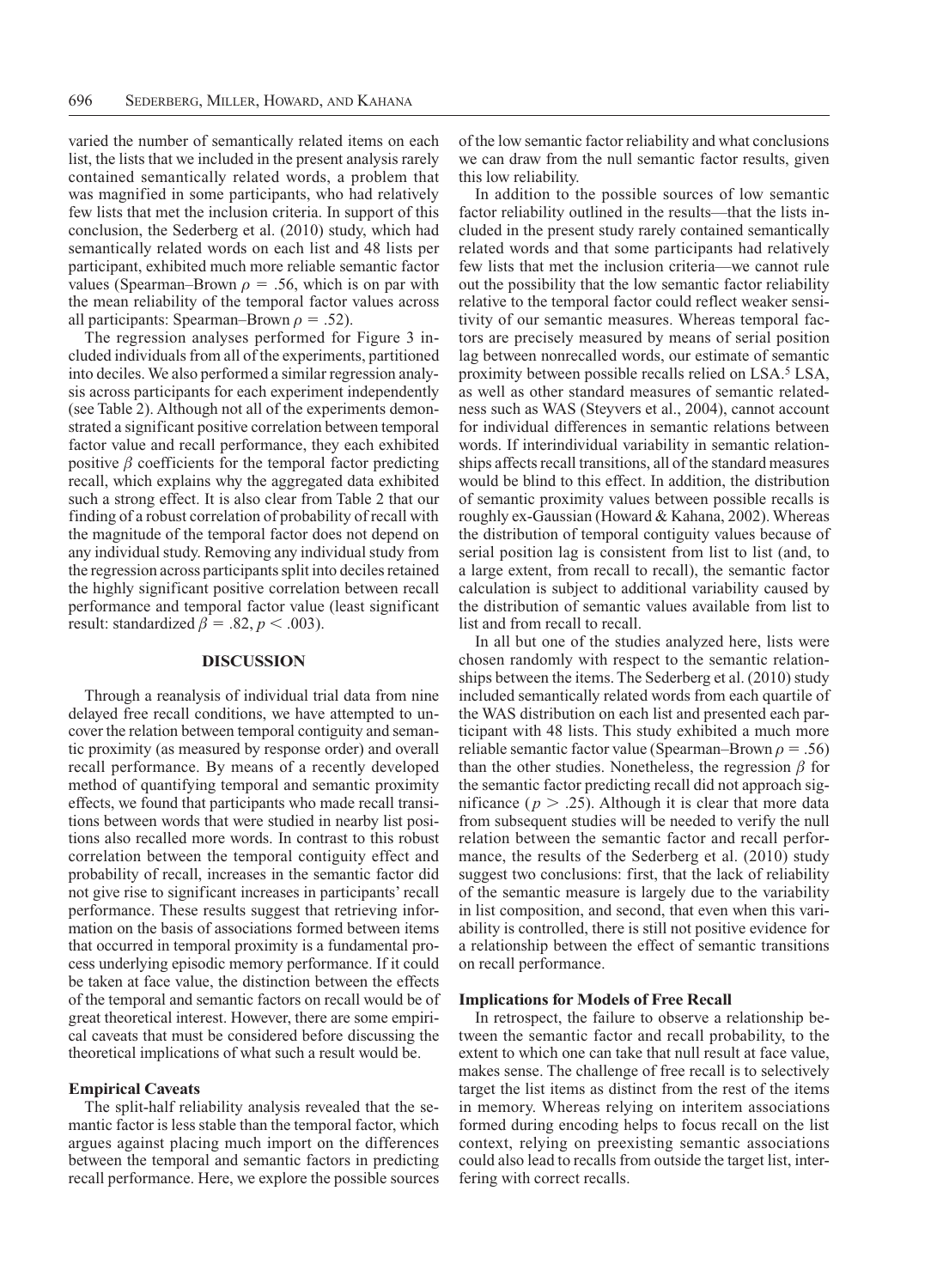Although we found a highly significant correlation between individual differences in the temporal contiguity effect and recall performance, this finding is not a necessary prediction of extant free recall models. One way to increase the number of recalled items would be to increase the number of recall attempts made. For instance, in the search of associative memory (SAM; Mensink & Raaijmakers, 1988; Raaijmakers & Shiffrin, 1980; Sirotin, Kimball, & Kahana, 2005) model of recall, parameters that control the number of sampling attempts before terminating search would tend to increase the probability of recall. However, because the effect of temporal contiguity would be present at each of these sampling attempts, manipulating the threshold for terminating recall would not be expected to result in a correlation between temporal factors and the probability of recall.

The finding that participants' utilization of temporal contiguity predicts probability of recall, whereas their utilization of semantic proximity does not, also places strong constraints on models of free recall. In models of episodic retrieval, there is often a stage of the retrieval process in which the output of the memory system is used to recover a recallable item. In SAM, this stage corresponds to the recovery phase. In recent implementations of the temporal context model (TCM; Polyn et al., 2009; Sederberg et al., 2008), the output of the memory system provides the input to a set of leaky accumulators (Usher & Mc-Clelland, 2001) that model the retrieval process. Because both temporal and semantic factors provide input to these retrieval phases, the absence of an effect of semantic proximity on probability of recall suggests that the efficacy or sensitivity of postmemory retrieval, or recovery, is not a major factor in determining the probability of recall. If it were, both temporal and semantic factors would be expected to correlate with recall probability.

Consequently, the present findings are most consistent with the hypothesis that the strength and accessibility of the interitem associations formed during encoding are a dominant factor in determining the number of recalled items. In SAM, direct item-to-item associations form between items while they coinhabit the short-term store buffer. These newly formed associations are responsible for temporal contiguity effects (Kahana, 1996; Sirotin et al., 2005), and increases in the strength of these associations would also give rise to increased probability of recall. In TCM, the same effect is achieved by increasing the magnitude of newly learned context-to-item associations formed during study and the ability to reconstruct contextual states from the study list during retrieval.

# **Link to Older Participants**

Studies in which the effects of aging on episodic memory were explored provide additional evidence for the interaction between temporal and semantic associations and recall performance. Kahana et al. (2002) found that, although recency effects remain unchanged between younger and older participants performing free recall, both the overall level of recall and the magnitude of the contiguity effect are lower in older participants. This sug-

gests that older participants lie upon the lower end of the continuum reported in the present study. As such, the same explanation for poorer performance in older participants could apply to the present results, as well. Howard, Wingfield, and Kahana (2006) were able to capture the decrease in contiguity in older adults with TCM simulations by decreasing the effectiveness of contextual retrieval. That is, in those simulations, older participants were less able to retrieve the context that was present when they studied a just-recalled item, giving rise to a weaker cue for the subsequent recall of nearby items than they would have had with full contextual retrieval. Failure to bind items within their episodic context and to retrieve those associations would give rise to both decreased performance and less contiguity (Naveh-Benjamin, 2000; Naveh-Benjamin, Hussain, Guez, & Bar-On, 2003). Interestingly, a change in the magnitude of context-to-item associations across age groups would have been inconsistent with these data, because it would have predicted a change in the recency effect across groups.

Other studies suggest that older participants supplement their lack of temporal associations with semantic associations between items. Golomb, Peelle, Addis, Kahana, and Wingfield (2008) studied free and serial recall in young and older adults and found that increased temporal contiguity, as measured by the conditional probability of transitioning to the item in the next serial position, correlated with better performance in serial recall (see also Lewandowsky, Brown, & Thomas, 2009, for a similar link between temporal contiguity and performance in young participants performing short-term serial recall of letters). Although the correlation between forward transitions and serial recall performance is to be expected, even with relative-order scoring, the critical result reported by Golomb et al. is that older adults tend to rely on semantic information to guide retrieval, even when it hurts recall performance. This suggests that older participants will rely on semantic cues to make up for the lack of an effective temporal cue to drive retrieval. Consequently, it is not surprising that older participants also tend to make more intrusions during recall tasks and that intrusions are typically semantically related to the last correct recall (Kahana, Dolan, Sauder, & Wingfield, 2005; Zaromb et al., 2006).

Taken together, these results further support the hypothesis that the ability to form and retrieve item-to-context associations correlates with both recall performance and the magnitude of the temporal contiguity observed between recall transitions. When participants fail to retrieve context, they rely more on semantic relatedness to drive recall, even when semantic associations are not an effective retrieval cue.

## **Conclusion**

We have shown a positive correlation between participants' temporal contiguity effect and their overall recall performance. Individual differences in the semantic proximity between recalls, however, did not significantly correlate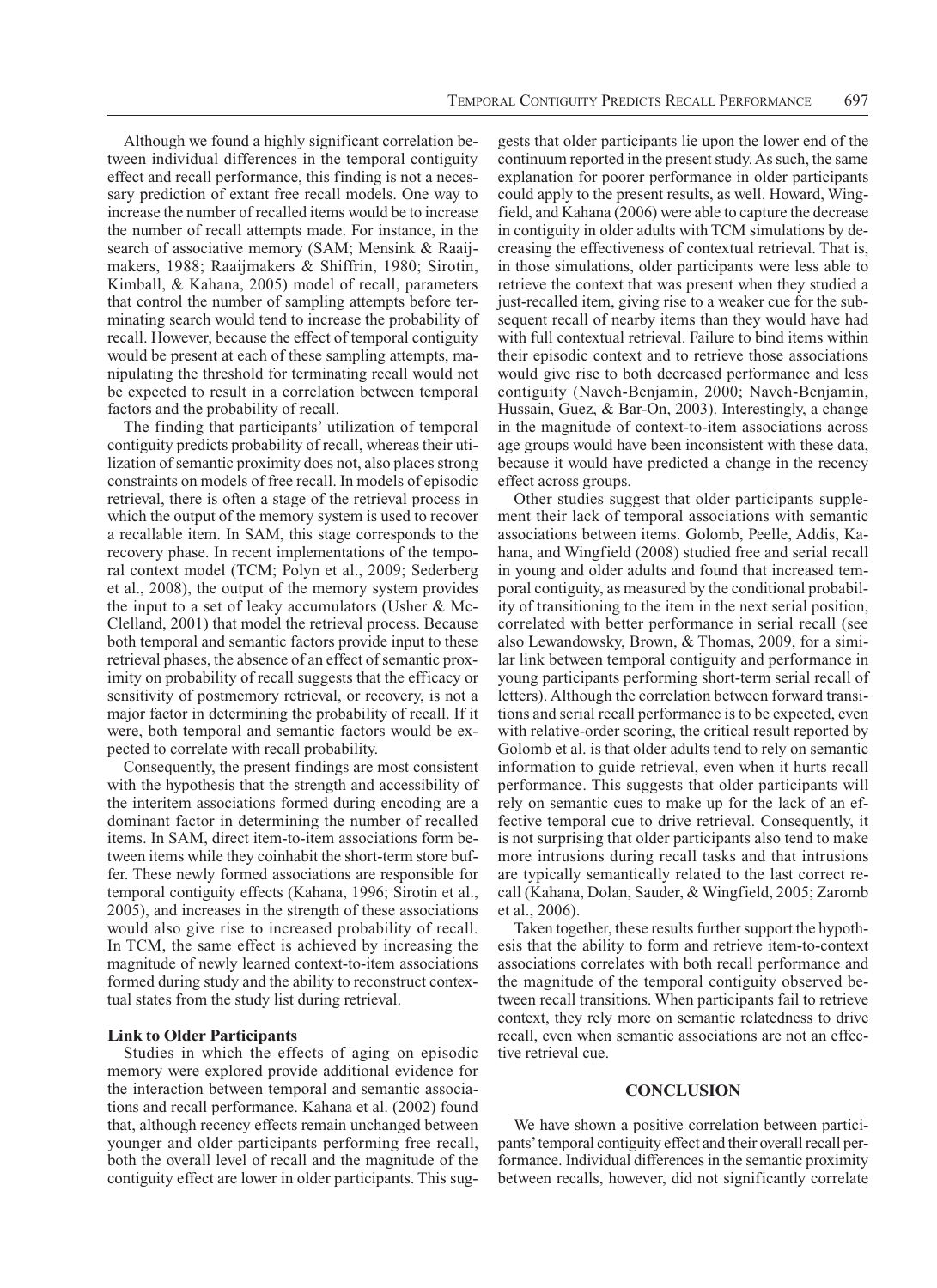with recall performance. These results suggest that forming and retrieving associations between items that occur nearby in time, possibly mediated by temporal context, is a fundamental process underlying episodic memory performance. They further suggest that, to the degree to which participants can bias their retrieval strategy during the course of recall, the more a participant relies on temporal associations to drive retrieval, the better they will perform.

## **Author Note**

The authors acknowledge support from the Swartz Foundation and National Institutes of Health Research Grants MH055687 and MH061975 to M.J.K., MH069938 to M.W.H., and MH072138 and MH080526 to P.B.S. Correspondence concerning this article should be addressed to P. B. Sederberg, Ohio State University, Department of Psychology, 1835 Neil Avenue, Columbus, OH 43210 (e-mail: sederberg.1@osu.edu).

#### **References**

- BOUSFIELD, W. A. (1953). The occurrence of clustering in the recall of randomly arranged associates. *Journal of General Psychology*, **49**, 229-240.
- BRIDGE, D. J. (2006). Memory and cognition: What difference does gen*der make?* Unpublished honors thesis, Syracuse University, Syracuse, NY.
- Brown, S. C., Conover, J. N., Flores, L. M., & Goodman, K. M. (1991). Clustering and recall: Do high clusterers recall more than low clusterers because of clustering? *Journal of Experimental Psychology: Learning, Memory, & Cognition*, **17**, 710-721.
- Davelaar, E. J., Goshen-Gottstein, Y., Ashkenazi, A., Haarmann, H. J., & Usher, M. (2005). The demise of short-term memory revisited: Empirical and computational investigations of recency effects. *Psychological Review*, **112**, 3-42.
- FARRELL, S., & LEWANDOWSKY, S. (2008). Empirical and theoretical limits on lag recency in free recall. *Psychonomic Bulletin & Review*, **15**, 1236-1250.
- Friendly, M., Franklin, P. E., Hoffman, D., & Rubin, D. C. (1982). The Toronto Word Pool: Norms for imagery, concreteness, orthographic variables, and grammatical usage for 1,080 words. *Behavior Research Methods & Instrumentation*, **14**, 375-399.
- Golomb, J. D., Peelle, J. E., Addis, K. M., Kahana, M. J., & Wing-FIELD, A. (2008). Effects of adult aging on utilization of temporal and semantic associations during free and serial recall. *Memory & Cognition*, **36**, 947-956.
- Greene, R. L., & Crowder, R. G. (1984). Effects of semantic similarity on long-term recency. *American Journal of Psychology*, **97**, 441- 449.
- Howard, M. W., Addis, K. A., Jing, B., & Kahana, M. J. (2007). Handbook of latent semantic analysis. In T. K. Landauer, D. S. Mc-Namara, S. Dennis, & W. Kintsch (Eds.), *LSA: A road towards meaning* (pp. 121-141). Mahwah, NJ: Erlbaum.
- Howard, M. W., & KAHANA, M. J. (1999). Contextual variability and serial position effects in free recall. *Journal of Experimental Psychology: Learning, Memory, & Cognition*, **25**, 923-941.
- Howard, M. W., & KAHANA, M. J. (2002). When does semantic similarity help episodic retrieval? *Journal of Memory & Language*, **46**, 85-98.
- HOWARD, M. W., SEDERBERG, P. B., & KAHANA, M. J. (2009). Reply to Farrell and Lewandowsky: Recency–contiguity interactions predicted by the temporal context model. *Psychonomic Bulletin & Review*, **16**, 973-984.
- HOWARD, M. W., WINGFIELD, A., & KAHANA, M. J. (2006). Aging and contextual binding: Modeling recency and lag recency effects with the temporal context model. *Psychonomic Bulletin & Review*, **13**, 439-445.
- Kahana, M. J. (1996). Associative retrieval processes in free recall. *Memory & Cognition*, **24**, 103-109.
- Kahana, M. J., Dolan, E. D., Sauder, C. L., & Wingfield, A. (2005). Intrusions in episodic recall: Age differences in editing of overt re-

sponses. *Journals of Gerontology: Psychological Sciences*, **60B**, P92- P97.

- KAHANA, M. J., & HOWARD, M. W. (2005). Spacing and lag effects in free recall of pure lists. *Psychonomic Bulletin & Review*, **12**, 159-164.
- Kahana, M. J., Howard, M. W., & Polyn, S. M. (2008). Associative retrieval processes in episodic memory. In J. Byrne (Series Ed.) & H. L. Roediger III (Vol. Ed.), *Learning and memory: Vol. 2*. *Cognitive psychology of memory* (pp. 467-490). Oxford: Elsevier.
- Kahana, M. J., Howard, M. W., Zaromb, F., & Wingfield, A. (2002). Age dissociates recency and lag recency effects in free recall. *Journal of Experimental Psychology: Learning, Memory, & Cognition*, **28**, 530-540.
- LANDAUER, T. K., & DUMAIS, S. T. (1997). Solution to Plato's problem: The latent semantic analysis theory of acquisition, induction, and representation of knowledge. *Psychological Review*, **104**, 211-240.
- Lewandowsky, S., Brown, G. D. A., & Thomas, J. L. (2009). Traveling economically through memory space: Characterizing output order in memory for serial order. *Memory & Cognition*, **37**, 181-193.
- Mensink, G.-J. M., & Raaijmakers, J. G. W. (1988). A model for interference and forgetting. *Psychological Review*, **95**, 434-455.
- Naveh-Benjamin, M. (2000). Adult age differences in memory performance: Tests of an associative deficit hypothesis. *Journal of Experimental Psychology: Learning, Memory, & Cognition*, **26**, 1170-1187.
- Naveh-Benjamin, M., Hussain, Z., Guez, J., & Bar-On, M. (2003). Adult age differences in episodic memory: Further support for an associative-deficit hypothesis. *Journal of Experimental Psychology: Learning, Memory, & Cognition*, **29**, 826-837.
- Nelson, D. L., McKinney, V. M., Gee, N. R., & Janczura, G. A. (1998). Interpreting the influence of implicitly activated memories on recall and recognition. *Psychological Review*, **105**, 299-324.
- POLLIO, H. R., RICHARDS, S., & LUCAS, R. (1969). Temporal properties of category recall. *Journal of Verbal Learning & Verbal Behavior*, **8**, 529-536.
- Polyn, S. M., Norman, K. A., & Kahana, M. J. (2009). A context maintenance and retrieval model of organizational processes in free recall. *Psychological Review*, **116**, 129-156.
- Raaijmakers, J. G. W., & Shiffrin, R. M. (1980). SAM: A theory of probabilistic search of associative memory. In G. H. Bower (Ed.), *The psychology of learning and motivation: Advances in research and theory* (Vol. 14, p. 207-262). New York: Academic Press.
- Sederberg, P. B., Gauthier, L. V., Terushkin, V., Miller, J. F., Barnathan, J. A., & Kahana, M. J. (2006). Oscillatory correlates of the primacy effect in episodic memory. *NeuroImage*, **32**, 1422-1431.
- Sederberg, P. B., Howard, M. W., & Kahana, M. J. (2008). A contextbased theory of recency and contiguity in free recall. *Psychological Review*, **115**, 893-912.
- Sederberg, P. B., Miller, J. F., Barnathan, J. A., & Kahana, M. J. (2010). Unpublished raw data.
- Sirotin, Y. B., Kimball, D. R., & Kahana, M. J. (2005). Going beyond a single list: Modeling the effects of prior experience on episodic free recall. *Psychonomic Bulletin & Review*, **12**, 787-805.
- Steyvers, M., Shiffrin, R. M., & Nelson, D. L. (2004). Word association spaces for predicting semantic similarity effects in episodic memory. In A. F. Healy (Ed.), *Experimental cognitive psychology and its applications* (pp. 237-249). Washington, DC: American Psychological Association.
- USHER, M., & McCLELLAND, J. L. (2001). The time course of perceptual choice: The leaky, competing accumulator model. *Psychological Review*, **108**, 550-592.
- Zaromb, F. M., Howard, M. W., Dolan, E. D., Sirotin, Y. B., Tully, M., Wingfield, A., & Kahana, M. J. (2006). Temporal associations and prior-list intrusions in free recall. *Journal of Experimental Psychology: Learning, Memory, & Cognition*, **32**, 792-804.

#### **Notes**

1. Sample code to calculate temporal and semantic factors for free recall data is available in the online supplemental materials.

2. When calculating the lag- or sem-CRP for individual participants, the resulting data points have large variance, making it difficult to fit curves to estimate the magnitude of the effects.